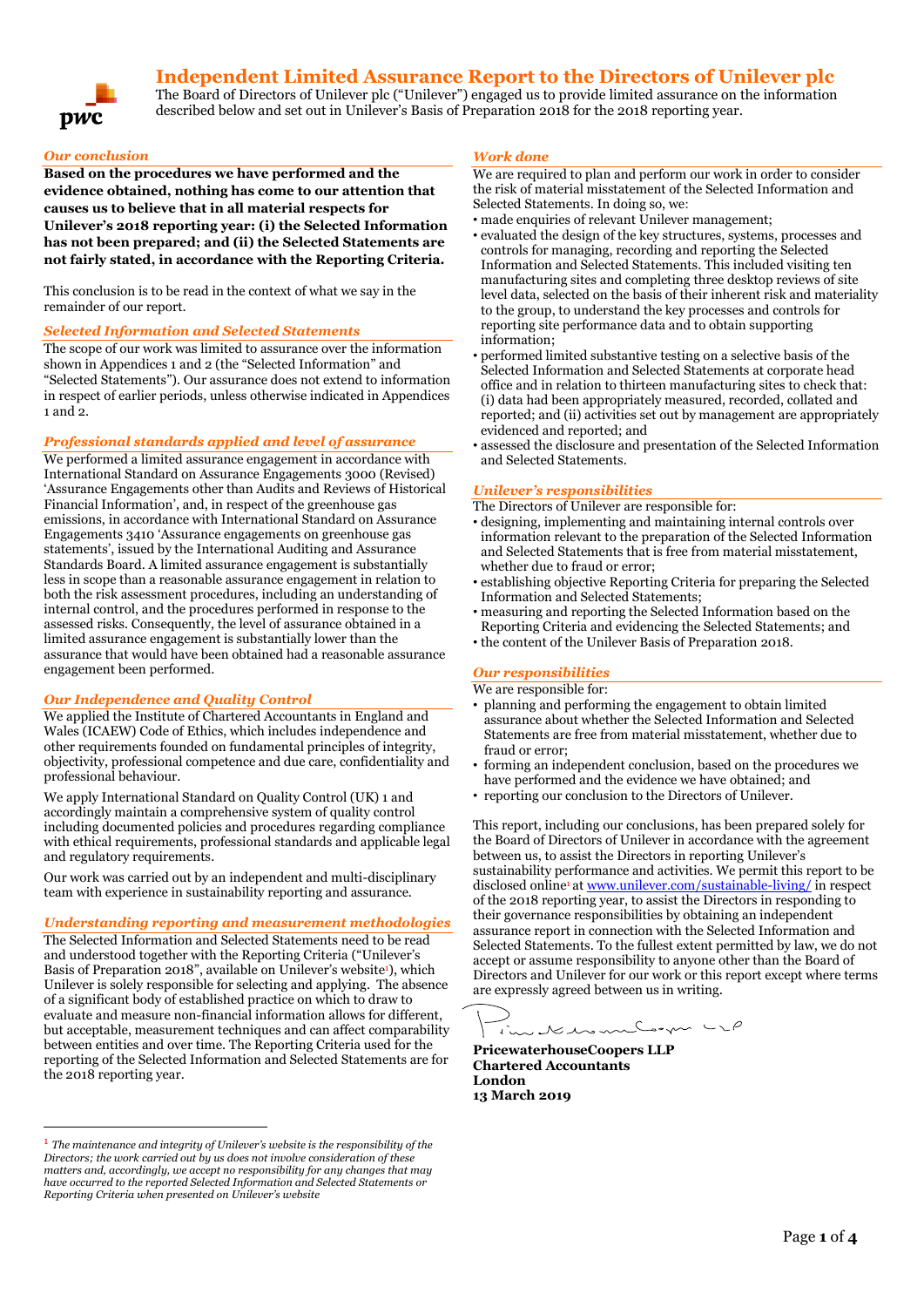# **Appendix 1: Selected Information subject to limited assurance procedures**

The Selected Information subject to limited assurance procedures are set out below. The Reporting Criteria "Unilever's Basis of Preparation 2018" [www.unilever.com/ara2018/downloads](http://www.unilever.com/ara2017/downloads) has been used to prepare and report the Selected Information. Unilever's Basis of Preparation 2018 also explains the definitions and terminology used to describe the Selected Information.

| <b>USLP Indicator</b>                                                                                                                                                                                                                                                                                                     | <b>Reported performance</b><br>(Selected Information)                                                                                                          |
|---------------------------------------------------------------------------------------------------------------------------------------------------------------------------------------------------------------------------------------------------------------------------------------------------------------------------|----------------------------------------------------------------------------------------------------------------------------------------------------------------|
| Health & Hygiene (pillar commitment)                                                                                                                                                                                                                                                                                      |                                                                                                                                                                |
| • The number of people reached on a cumulative basis by an<br>intervention through our programmes on handwashing, self-<br>esteem, sanitation, oral health, skin healing and safe drinking<br>water by the end of 2018.                                                                                                   | • 653 million people reached by the end of<br>2018.                                                                                                            |
| • The number of litres of clean drinking water provided through<br>the sale of Pureit devices since 2005.                                                                                                                                                                                                                 | • 106 billion litres of clean drinking water by<br>the end of 2018, of which 10 billion litres<br>were provided in 2018.                                       |
| <b>Waste</b> (pillar commitment)                                                                                                                                                                                                                                                                                          |                                                                                                                                                                |
| • The percentage change in Unilever's waste impact (packaging<br>that is not recycled or recovered, and leftover product) per<br>consumer use between the period measured from 1 January<br>2010 to 31 December 2010 ("2010 baseline") and the period<br>measured from 1 July 2017 to 30 June 2018 ("2018<br>footprint"). | • 31% decrease in the waste associated with<br>the consumer use of our products.                                                                               |
| <b>Sustainable Sourcing - Sustainable Dairy</b>                                                                                                                                                                                                                                                                           |                                                                                                                                                                |
| • The percentage of dairy products purchased from sustainable<br>sources from 1 January 2018 to 31 December 2018.                                                                                                                                                                                                         | • 75% of dairy products purchased<br>sustainably from 1 January 2018 to 31<br>December 2018.                                                                   |
| <b>Fairness in the workplace</b>                                                                                                                                                                                                                                                                                          |                                                                                                                                                                |
| • The percentage of procurement spend with suppliers who<br>meet the mandatory requirements of Unilever's Responsible<br>Sourcing Policy ("RSP") from 1 January 2018 to 31 December<br>2018.                                                                                                                              | • 61% of procurement spend meeting the<br>mandatory requirements of the Unilever<br>RSP.                                                                       |
| <b>Opportunities for Women</b>                                                                                                                                                                                                                                                                                            |                                                                                                                                                                |
| • The percentage of women who were in Unilever management<br>roles as at 31 December 2018;<br>• The number of women enabled to access initiatives aiming to<br>promote their safety in the period 1 January 2017 to 30<br>September 2018;                                                                                 | • 49% of women were in Unilever<br>management roles as at 31 December 2018.<br>· Enabled 8,891 women to access initiatives<br>aimed at promoting their safety. |
| • The number of women we have enabled to access initiatives<br>aiming to develop their skills in the period between 1 October<br>2010 and 30 September 2018; and                                                                                                                                                          | · Enabled 1,723,800 women to access<br>initiatives aimed at developing their skills.                                                                           |
| • The number of women enabled to access initiatives aiming to<br>expand their opportunities in our retail value chain for the<br>period 1 July 2017 to 30 September 2018.                                                                                                                                                 | • Enabled 113,407 women to access initiatives<br>aimed at expanding their opportunities in<br>our retail value chain.                                          |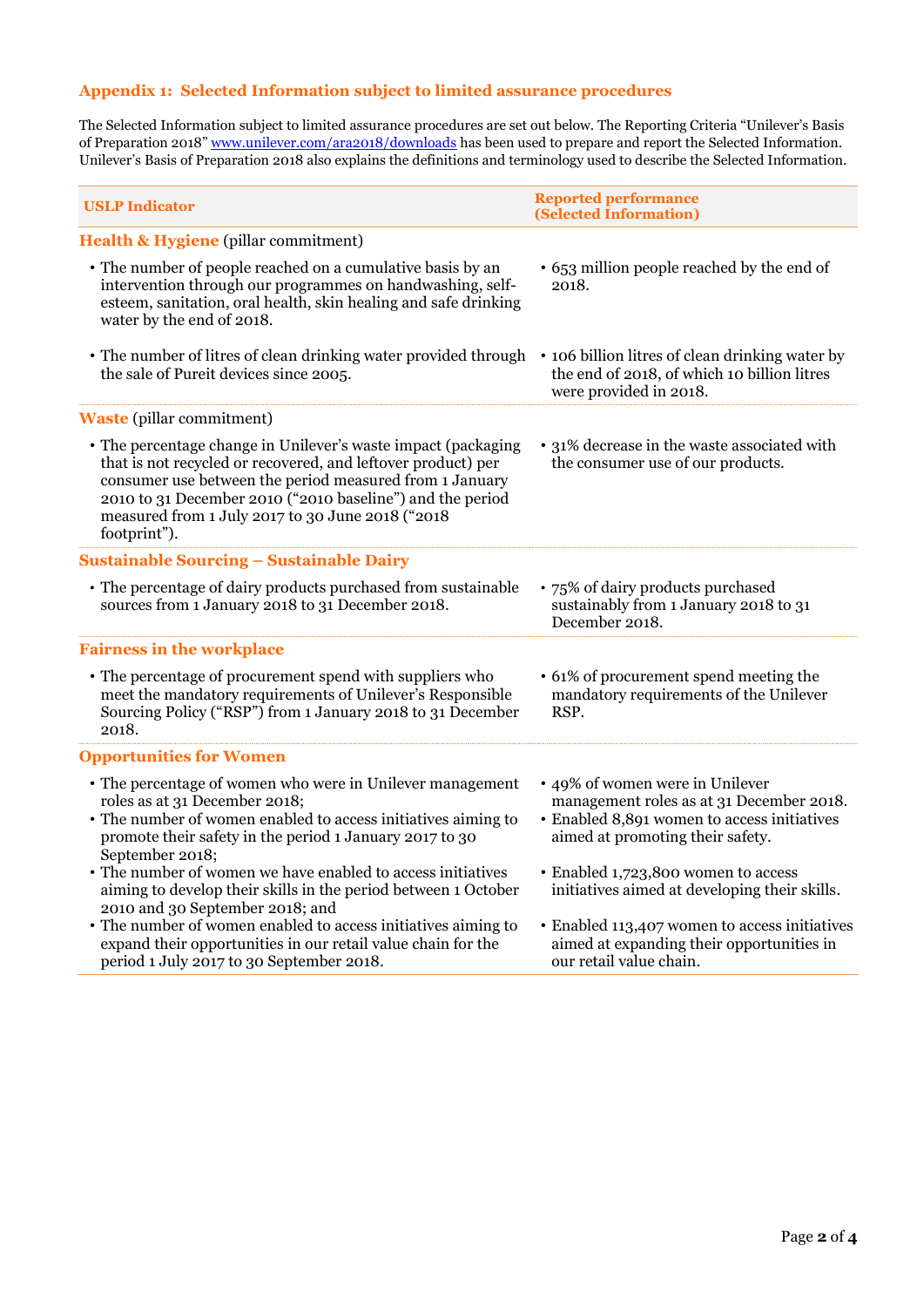| <b>EOS Indicator</b>                                                                                                                                                                                            | <b>Reported performance</b><br>(Selected Information)                           |
|-----------------------------------------------------------------------------------------------------------------------------------------------------------------------------------------------------------------|---------------------------------------------------------------------------------|
| <b>Water:</b>                                                                                                                                                                                                   |                                                                                 |
| • Water abstracted in m <sup>3</sup> per tonne of production in 2018<br>(1 October 2017 to 30 September 2018);<br>• Change in the volume of water in m <sup>3</sup> abstracted in 2018                          | $\cdot$ 1.67 m <sup>3</sup> /tonne                                              |
| (1 October 2017 to 30 September 2018) compared to<br>2008 (1 January 2008 to 31 December 2008);                                                                                                                 | • 22.5 million fewer m <sup>3</sup> of water abstracted in<br>2018 than in 2008 |
| • Percentage change in the water abstracted per tonne of<br>production in 2018 (1 October 2017 to 30 September<br>2018) compared to 2008 (1 January 2008 to 31<br>December 2008); and                           | • 44% reduction per tonne of production                                         |
| • Emissions of chemical oxygen demand (COD) in kg per<br>tonne of production in 2018 (1 October 2017 to 30<br>September 2018).                                                                                  | • 0.96 kg/tonne                                                                 |
| <b>Energy and greenhouse gas emissions:</b>                                                                                                                                                                     |                                                                                 |
| • CO <sub>2</sub> emissions from energy use in tonnes (market based)<br>in 2018 (1 October 2017 to 30 September 2018);                                                                                          | • 1,438,042 tonnes                                                              |
| • CO <sub>2</sub> emissions from energy use in tonnes (location based)<br>in 2018 (1 October 2017 to 30 September 2018);                                                                                        | • 1,964,505 tonnes                                                              |
| • CO <sub>2</sub> emissions from energy use in kg per tonne of<br>production (market based) in 2018 (1 October 2017 to 30<br>September 2018);                                                                   | $\cdot$ 70.46 kg/tonne                                                          |
| • Change in the tonnes of $CO2$ from energy use (market<br>based) in 2018 (1 October 2017 to 30 September 2018)<br>compared to 2008 (1 January 2008 to 31 December<br>2008);                                    | • 1,347,840 fewer tonnes of $CO2$ from energy use<br>in 2018 than in 2008       |
| • Percentage change in CO <sub>2</sub> from energy use (market<br>based) per tonne of production in 2018 (1 October 2017<br>to 30 September 2018) compared to 2008 (1 January<br>2008 to 31 December 2008); and | • 52% reduction per tonne of production (market<br>based)                       |
| • Energy use in gigajoules per tonne of production in 2018<br>(1 October 2017 to 30 September 2018).                                                                                                            | $\cdot$ 1.27 GJ/tonne                                                           |
| <b>Waste:</b>                                                                                                                                                                                                   |                                                                                 |
| • Hazardous waste in kg per tonne of production in 2018<br>(1 October 2017 to 30 September 2018);                                                                                                               | $\cdot$ 0.17 kg/tonne                                                           |
| • Non-hazardous waste in kg per tonne of production in<br>2018 (1 October 2017 to 30 September 2018);                                                                                                           | • 0.03 kg/tonne                                                                 |
| • Total waste sent for disposal per tonne of production in<br>2018 (1 October 2017 to 30 September 2018);                                                                                                       | • 0.20 kg/tonne                                                                 |
| • Change in the tonnes of total waste sent for disposal in<br>2018 (1 October 2017 to 30 September 2018) compared<br>to 2008 (1 January 2008 to 31 December 2008); and                                          | • 146,946 fewer tonnes of total waste sent for<br>disposal in 2018 than in 2008 |
| • Percentage change in the total waste sent for disposal per<br>tonne of production in 2018 (1 October 2017 to 30<br>September 2018) compared to 2008 (1 January 2008 to<br>31 December 2008).                  | • 97% reduction per tonne of production                                         |
| <b>Occupational safety:</b><br>• Number of fatal accidents in 2018 (1 October 2017 to 30<br>September 2018); and                                                                                                | • 1 fatality                                                                    |
| • Accident rate: Total Recordable Frequency Rate (TRFR)<br>per 1,000,000 man hours in 2018 (1 October 2017 to 30<br>September 2018).                                                                            | • 0.69 accidents per 1 million man-hours worked                                 |